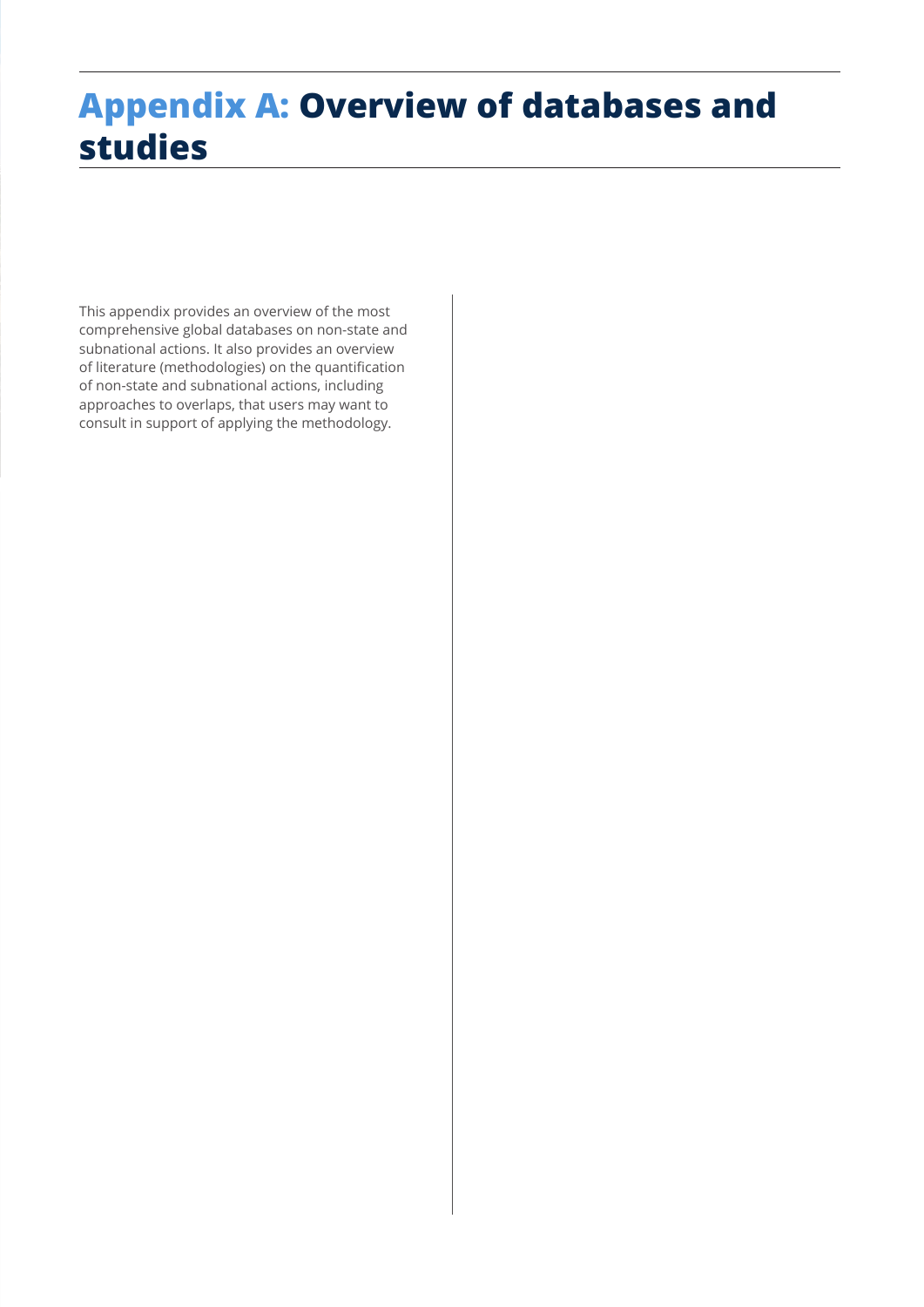#### **TABLE A.1**

### **Overview of databases for non-state and subnational actions**

| Overview of databases for non-state and subnational actions                   |                                                                                                     |                     |                                                                                                                                                    |                                                                                                                                                                                                                                                                            |                                                                                                                                                                                                                     |                                                                                                                                                                                                                  |                                                                                                           |                                                                  |  |  |  |
|-------------------------------------------------------------------------------|-----------------------------------------------------------------------------------------------------|---------------------|----------------------------------------------------------------------------------------------------------------------------------------------------|----------------------------------------------------------------------------------------------------------------------------------------------------------------------------------------------------------------------------------------------------------------------------|---------------------------------------------------------------------------------------------------------------------------------------------------------------------------------------------------------------------|------------------------------------------------------------------------------------------------------------------------------------------------------------------------------------------------------------------|-----------------------------------------------------------------------------------------------------------|------------------------------------------------------------------|--|--|--|
| <b>Name</b><br>of data<br>source                                              | Type of<br>actors<br>covered                                                                        | Geographic<br>focus | <b>Sectors</b><br>covered                                                                                                                          | <b>Targets covered</b>                                                                                                                                                                                                                                                     | Data sources                                                                                                                                                                                                        | <b>Is action</b><br>tracked, and<br>how?                                                                                                                                                                         | Frequency<br>of updating                                                                                  | -State<br>$\Omega$<br>$\overline{a}$<br>Link to database         |  |  |  |
| Global<br>Climate<br>Action<br>Portal                                         | Companies,<br>cities,<br>regions,<br>investors,<br>CSO <sub>S</sub> ,<br>cooperative<br>initiatives | World               | All sectors and<br>major themes                                                                                                                    | Broad (emissions<br>reductions,<br>energy access<br>and efficiency,<br>renewable energy,<br>resilience, use of<br>carbon price, private<br>finance, transport,<br>buildings, forests,<br>SLCPs, innovation,<br>agriculture,<br>other - 12,000+<br>commitments/<br>actions) | CDP, carbonn<br>Climate<br>Registry, The<br>Climate Group,<br>Covenant of<br>Mayors, UN<br>Global Compact,<br>Investors on<br>Climate Change,<br>Climate Bonds<br>Initiative,<br>Climate<br>Initiatives<br>Platform | Actors are<br>encouraged<br>to report<br>on progress<br>themselves<br>through<br>voluntary<br>disclosure. The<br>portal considers<br>itself a platform<br>that tracks<br>non-state and<br>subnational<br>action. | Ongoing<br>basis,<br>frequency<br>unclear                                                                 | http://climateaction.unfccc.<br>int/<br>Action                   |  |  |  |
| Global<br>Covenant<br>of Mayors<br>for Climate<br>& Energy<br>action<br>plans | Cities                                                                                              | World               | All sectors                                                                                                                                        | Broad (emissions<br>reductions;<br>adaptation; secure,<br>sustainable and<br>affordable energy<br>to implement<br>European Union<br>climate and energy<br>objectives)                                                                                                      | Covenant<br>of Mayors<br>Monitoring<br>and Reporting<br>Framework                                                                                                                                                   | Cities need to<br>report every<br>2 years on<br>implementation<br>progress to the<br>Covenant of<br>Mayors                                                                                                       | Ongoing<br>basis,<br>frequency<br>unclear                                                                 | https://www.<br>globalcovenantofmayors.<br>org/our-cities        |  |  |  |
| Climate<br>Initiatives<br>Platform                                            | C S                                                                                                 | World               | Finance,<br>transport,<br>agriculture and<br>forestry, cities<br>and regions,<br>waste, industry,<br>emissions,<br>energy,<br>adaptation,<br>other | Broad (from<br>specific emissions<br>reductions to<br>implementation/<br>capacity-building<br>initiatives; in total,<br>200+ initiatives,<br>>70 of which are on<br>the Global Climate<br>Action portal)                                                                   | UNEP/UNEP<br><b>DTU</b>                                                                                                                                                                                             | Specific<br>monitoring<br>and reporting<br>section (self-<br>reported),<br>although often<br>information<br>is not (yet)<br>available                                                                            | Ongoing<br>basis,<br>continuously<br>(ICI focal<br>points able<br>to update<br>information<br>themselves) | https://<br>climateinitiativesplatform.<br>org/index.php/Welcome |  |  |  |

94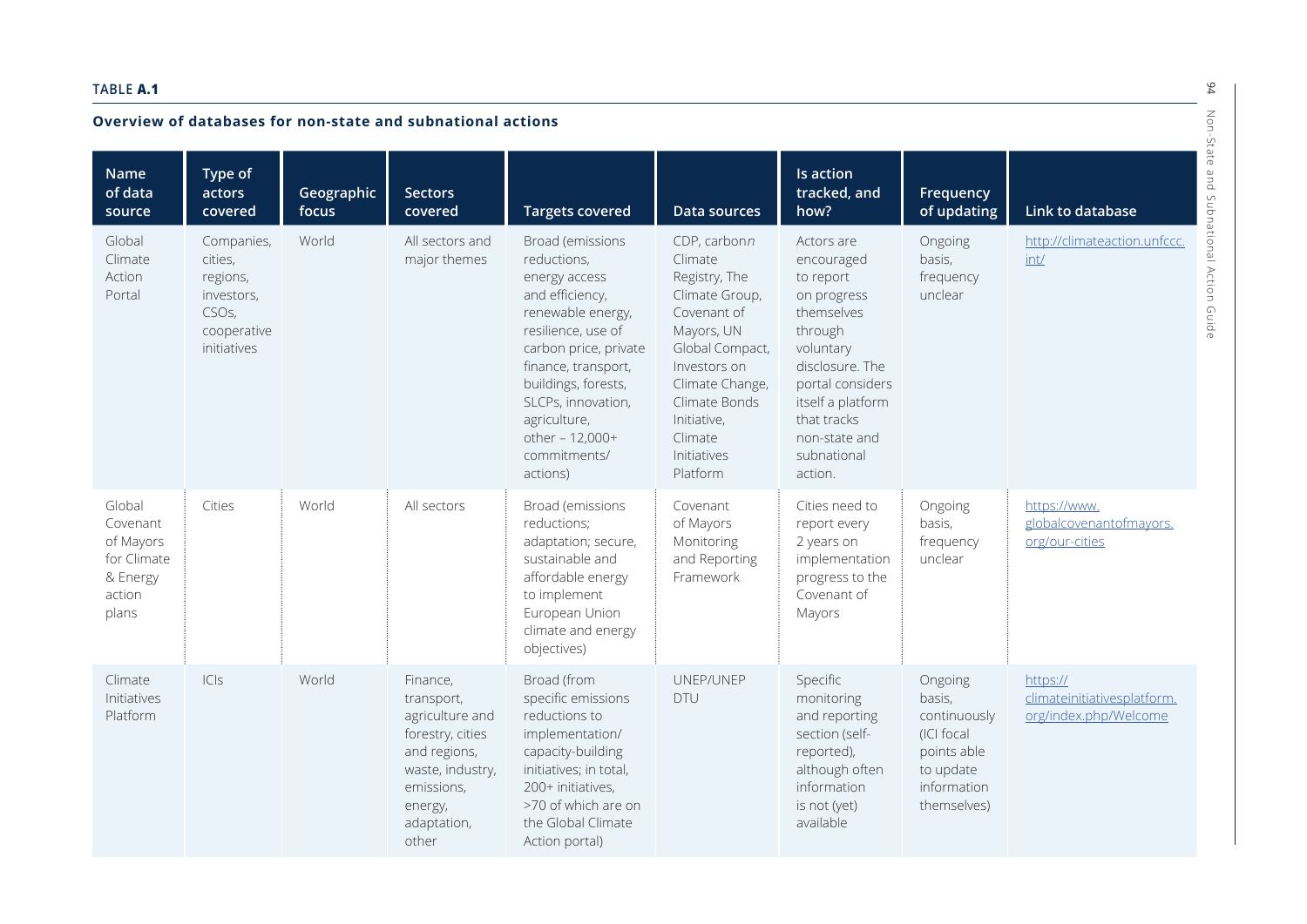## **Overview of databases for non-state and subnational actions**

| <b>Name</b><br>of data<br>source                          | Type of<br>actors<br>covered     | Geographic<br>focus                       | <b>Sectors</b><br>covered                                                                                                                                                                                                                      | <b>Targets covered</b>                                                                                                                                                                                                                                                                               | Data sources  | <b>Is action</b><br>tracked, and<br>how?                                                                                                                                            | Frequency<br>of updating                                                                                                                                                              | Link to database                                                                                                                           |
|-----------------------------------------------------------|----------------------------------|-------------------------------------------|------------------------------------------------------------------------------------------------------------------------------------------------------------------------------------------------------------------------------------------------|------------------------------------------------------------------------------------------------------------------------------------------------------------------------------------------------------------------------------------------------------------------------------------------------------|---------------|-------------------------------------------------------------------------------------------------------------------------------------------------------------------------------------|---------------------------------------------------------------------------------------------------------------------------------------------------------------------------------------|--------------------------------------------------------------------------------------------------------------------------------------------|
| Portal on<br>cooperative<br>initiatives                   | C S                              | World                                     | Agriculture,<br>buildings,<br>cities, energy<br>efficiency,<br>energy supply,<br>finance,<br>forestry,<br>industry,<br>international<br>aviation,<br>international<br>maritime<br>transport, land<br>use, SLCPs,<br>transport,<br>waste, other | Broad (capacity-<br>building, research,<br>technology transfer)                                                                                                                                                                                                                                      | <b>UNFCCC</b> | <b>No</b>                                                                                                                                                                           | Ongoing<br>basis,<br>frequency<br>unclear                                                                                                                                             | http://unfccc.int/focus/<br>mitigation/items/7785.php                                                                                      |
| Global<br>Aggregator<br>for Climate<br>Actions<br>(GAFCA) | Non-<br>state and<br>subnational | World (most<br>are global<br>initiatives) | Agriculture,<br>cities, energy<br>finance, forests,<br>industry,<br>resilience,<br>transport                                                                                                                                                   | Broad (reduced<br>emissions, people<br>affected, knowledge<br>dissemination,<br>fundraising); almost<br>200 initiatives or<br>climate actions and<br>initiatives (e.g. those<br>launched at the<br>2014 United Nations<br>Climate Summit, and<br>mobilized under the<br>Lima-Paris Action<br>Agenda) | DIE, LSE      | Ex-post output<br>effectiveness:<br>analysis of<br>"function-<br>output-fit"<br>to measure<br>whether<br>produced<br>outputs are<br>consistent with<br>(self-)declared<br>functions | Ongoing<br>project -<br><b>GAFCA is</b><br>designed<br>to be<br>extendable<br>to a large<br>range of<br>climate<br>actions,<br>addressing<br>both<br>mitigation<br>and<br>adaptation. | www.die-gdi.de/uploads/<br>media/Working-Paper-216-<br>Chan-et-al.pdf<br>www.tandfonline.com/doi/pd<br>f/10.1080/14693062.2016.1<br>248343 |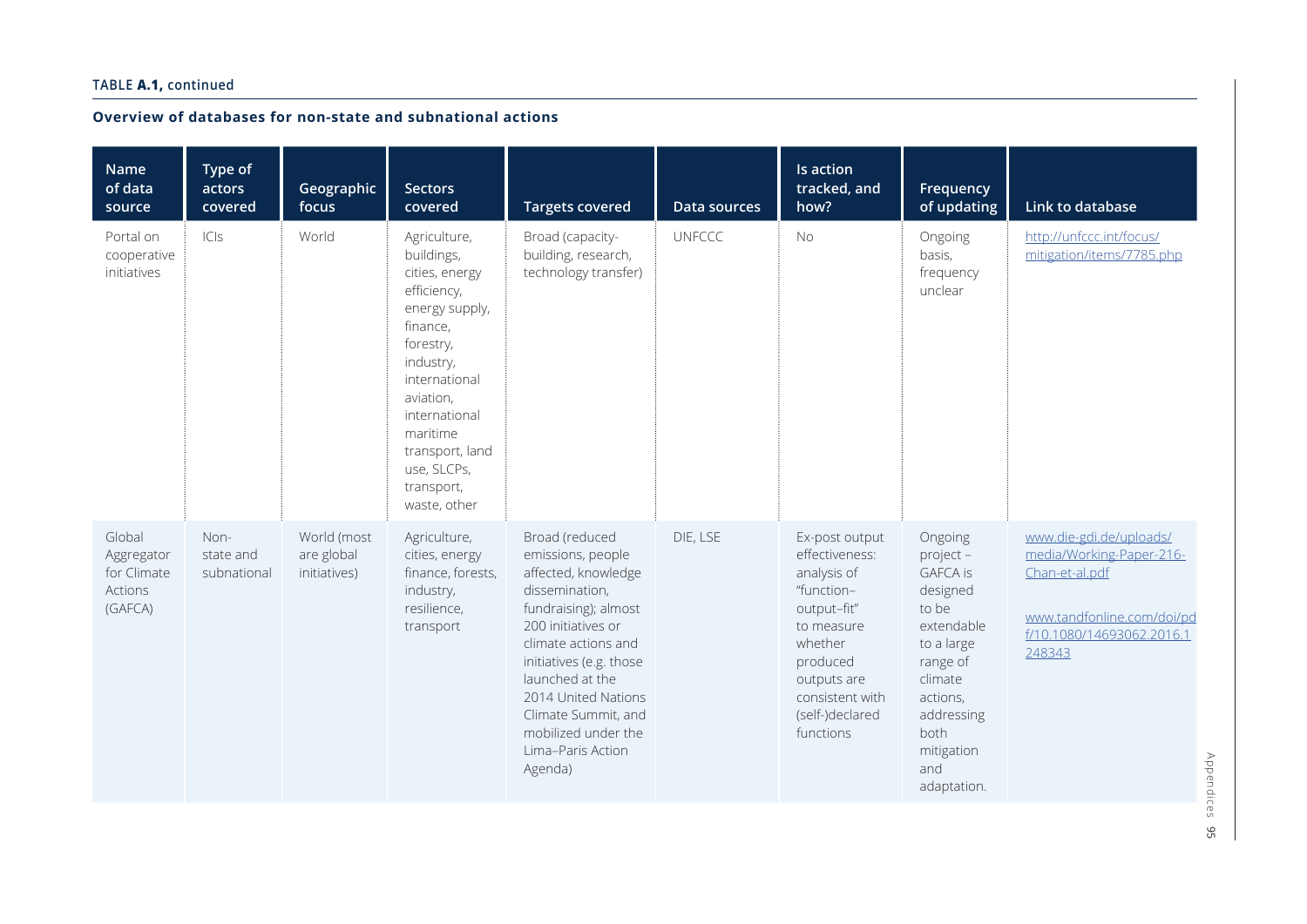| Overview of databases for non-state and subnational actions                                                  |                               |                     |                                                                                                                                                       |                                                                                                                                    |                                                                                                                                                                                                                          |                                                                                                                                                    |                                                            |                                              |  |  |
|--------------------------------------------------------------------------------------------------------------|-------------------------------|---------------------|-------------------------------------------------------------------------------------------------------------------------------------------------------|------------------------------------------------------------------------------------------------------------------------------------|--------------------------------------------------------------------------------------------------------------------------------------------------------------------------------------------------------------------------|----------------------------------------------------------------------------------------------------------------------------------------------------|------------------------------------------------------------|----------------------------------------------|--|--|
| <b>Name</b><br>of data<br>source                                                                             | Type of<br>actors<br>covered  | Geographic<br>focus | <b>Sectors</b><br>covered                                                                                                                             | <b>Targets covered</b>                                                                                                             | Data sources                                                                                                                                                                                                             | <b>Is action</b><br>tracked, and<br>how?                                                                                                           | Frequency<br>of updating                                   | Link to database                             |  |  |
| The<br>Investor<br>Agenda                                                                                    | Investors                     | World               | Finance                                                                                                                                               | Broad but along the<br>following themes:<br>measure, engage,<br>reallocate, reinforce                                              | PRI, IIGCC, CDP,<br>INCR (Ceres),<br>IGCC, UNEP FI,<br>Asia Investor<br>Group on<br>Climate Change                                                                                                                       | Not directly on<br>the database,<br>although many<br>of the actions<br>track progress                                                              | Unclear                                                    | http://theinvestoragenda.org                 |  |  |
| CDP<br>website                                                                                               | Companies,<br>cities          | World               | Consumer<br>discretionary,<br>consumer<br>staples, energy,<br>financials,<br>health care,<br>industrials,<br>IT, materials,<br>telecoms,<br>utilities | Absolute and<br>intensity emissions<br>reduction targets                                                                           | Self-reported<br>data from<br>companies<br>and cities;<br>CDP reporting<br>frameworks                                                                                                                                    | Not directly in<br>the database,<br>but often<br>included<br>in single<br>responses<br>from cities/<br>companies and<br>in CDP-specific<br>reports | Regularly<br>(depending<br>on<br>programme/<br>initiative) | https://data.cdp.net/ and<br>https://cdp.net |  |  |
| carbonn<br>Climate<br>registry<br>(unified<br>reporting<br>platform<br>with CDP,<br>beginning<br>April 2019) | Cities,<br>states,<br>regions | World               | Renewable<br>energy,<br>transport,<br>green<br>infrastructure,<br>buildings,<br>waste                                                                 | Broad<br>(environmental<br>education,<br>emissions<br>reductions,<br>energy intensity<br>improvements; 600+<br>reporting entities) | ICLEI, local<br>government<br>climate<br>roadmap,<br>Durban<br>Adaptation<br>Charter, Plan de<br>Acción Climática<br>Municipal,<br>carbonn<br>Japan Project,<br>EcoMobility<br>Alliance, Earth<br>Hour City<br>Challenge | Reporting<br>entities are<br>encouraged to<br>submit status<br>updates on<br>their mitigation<br>and adaptation<br>actions                         | Regularly,<br>frequency<br>unclear                         | http://carbonn.org/                          |  |  |

*Abbreviations:* CSO, civil society organization; DIE, Deutsches Institut für Entwicklungspolitik (German Development Institute); ICI, international cooperative initiative; ICLEI, Local Governments for Sustainability; IGCC, Investor Group on Climate Change; IIGCC, Institutional Investors Group on Climate Change; INCR, Investor Network on Climate Risk; LSE, London School of Economics; PRI, Principles for Responsible Investment; SLCP, short-lived climate pollutant

*Note:* There may be overlaps between the databases in terms of coverage of non-state and subnational actors and actions. For example, the carbon*n* Climate Registry and the CDP cities data now have a unified reporting platform, and the Global Covenant of Mayors data set will also include data on some of the same cities.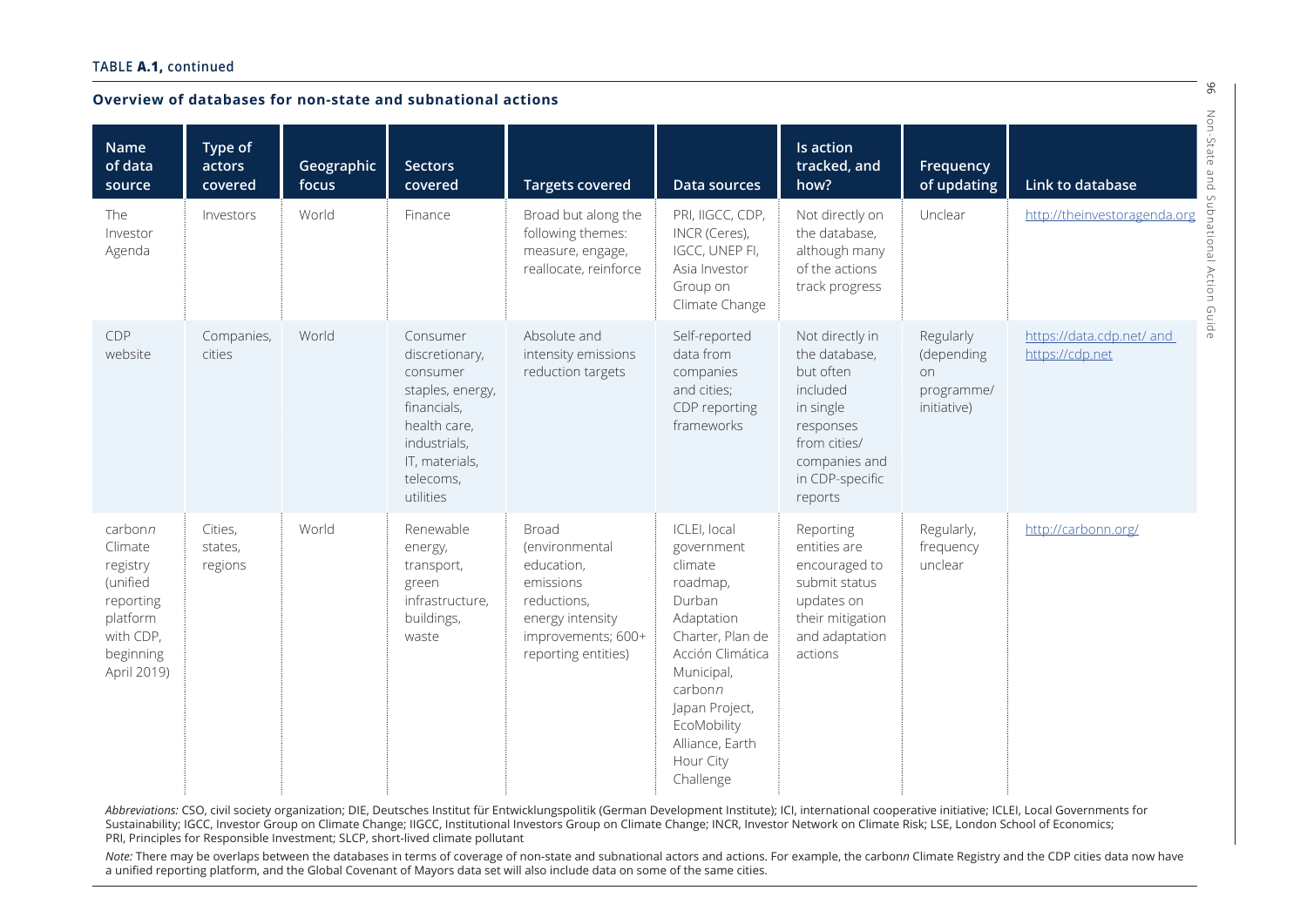#### **TABLE A.2**

| Source                                                                 | Approach                                                                                                                                                                    | Type of<br>actors<br>covered               | Type of<br>sectors<br>covered                                        | Impact on<br>emissions<br>(MtCO,e)                                                                                                     | Target<br>year      | Approach to<br>overlaps                                                                                                                                                                                                                                                                                                                                                                                     | Reference<br>scenario/<br>baseline               | Geographic<br>focus                                                 | Link to source                                            |
|------------------------------------------------------------------------|-----------------------------------------------------------------------------------------------------------------------------------------------------------------------------|--------------------------------------------|----------------------------------------------------------------------|----------------------------------------------------------------------------------------------------------------------------------------|---------------------|-------------------------------------------------------------------------------------------------------------------------------------------------------------------------------------------------------------------------------------------------------------------------------------------------------------------------------------------------------------------------------------------------------------|--------------------------------------------------|---------------------------------------------------------------------|-----------------------------------------------------------|
| Data-Driven<br>Yale, New<br>Climate<br>Institute<br>and PBL<br>(2018a) | Collected<br>individual<br>commitments in<br>9 key countries<br>and the EU;<br>collected and<br>selected 21<br>ICIs; quantified<br>emissions<br>reduction impact<br>of both | Regions,<br>cities,<br>businesses,<br> C S | All, except<br>forestry, waste<br>and non-CO <sub>2</sub><br>sectors | Individual<br>commitments:<br>1550-2200 for<br>current policies<br>scenario, 200-<br>700 for NDC<br>scenario; ICIs:<br>15-21 $GtCO_2e$ | 2030                | Calculated.<br>Individual<br>commitments:<br>geographic<br>overlap between<br>regions and<br>cities, between<br>energy end use<br>and subnational<br>actors, between<br>electricity-<br>generating<br>companies and<br>all other actors<br>with targets; ICIs:<br>actors with target<br>in more than<br>one initiative,<br>ICIs targeting<br>same emissions,<br>targets that<br>are not sector-<br>specific | Current national<br>policies and NDC<br>scenario | Global (and<br>additional<br>focus on 9<br>key countries<br>$+$ EU) | http://bit.ly/yale-nci-pbl-<br>global-climate-action      |
| Global<br>Covenant<br>of Mayors<br>for Climate<br>& Energy<br>(2018)   | Considered<br>all reporting<br>cities; estimated<br>economy-wide<br>emissions<br>reductions                                                                                 | Cities                                     | All                                                                  | 1,400 (2030),<br>2,800 (2050)                                                                                                          | 2030<br>and<br>2050 | Calculated                                                                                                                                                                                                                                                                                                                                                                                                  | No policy<br>scenario                            | Global                                                              | https://www.<br>globalcovenantofmayors.<br>org/impact2018 |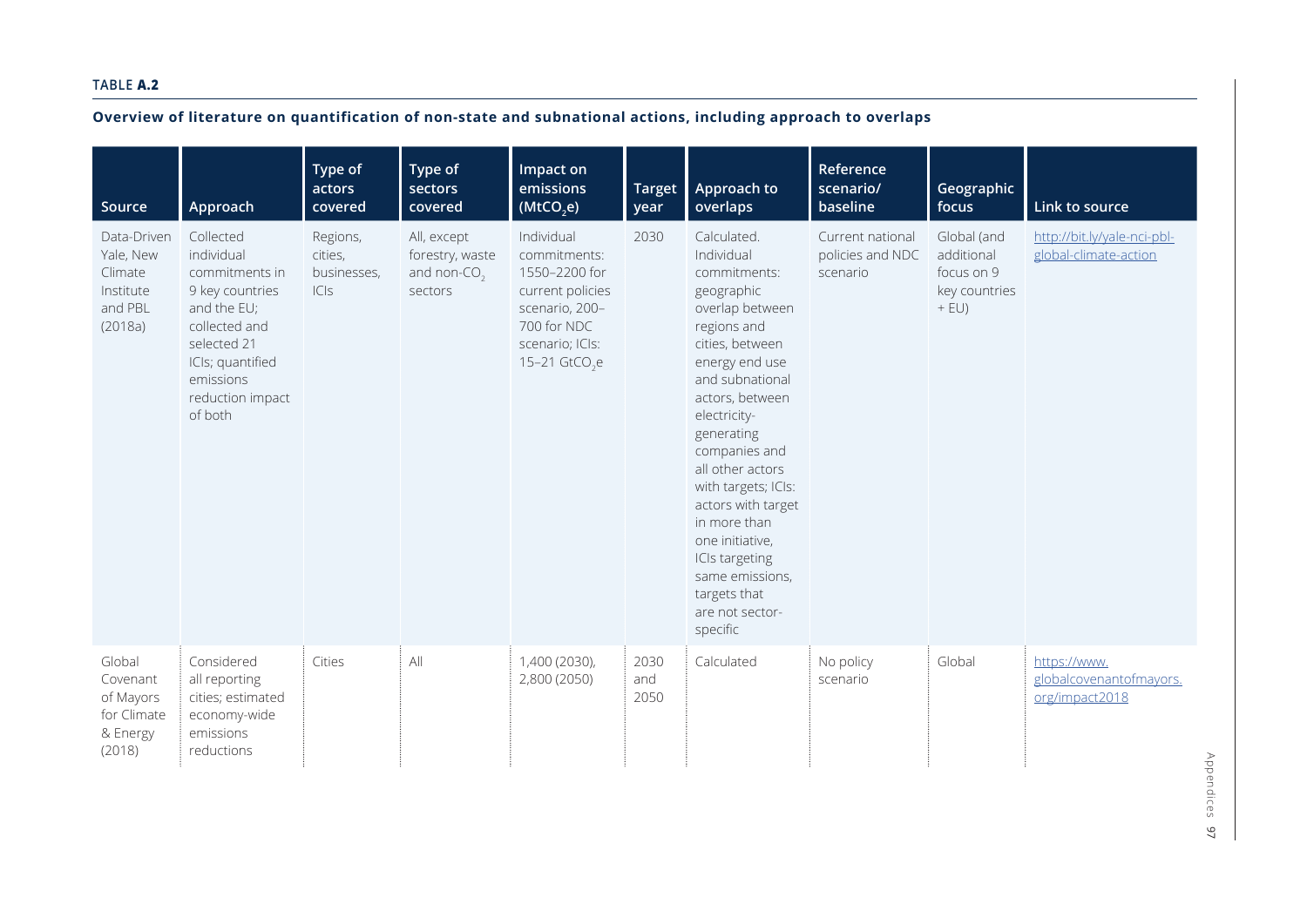|                                | Overview of literature on quantification of non-state and subnational actions, including approach to overlaps                                                                                                      |                                  |                                                             |                                              |                       |                                                                                                                                                                                        |                                                                                                 |                     |                                                                                                                   |  |
|--------------------------------|--------------------------------------------------------------------------------------------------------------------------------------------------------------------------------------------------------------------|----------------------------------|-------------------------------------------------------------|----------------------------------------------|-----------------------|----------------------------------------------------------------------------------------------------------------------------------------------------------------------------------------|-------------------------------------------------------------------------------------------------|---------------------|-------------------------------------------------------------------------------------------------------------------|--|
| Source                         | Approach                                                                                                                                                                                                           | Type of<br>actors<br>covered     | Type of<br>sectors<br>covered                               | Impact on<br>emissions<br>(MtCO,e)           | <b>Target</b><br>year | Approach to<br>overlaps                                                                                                                                                                | Reference<br>scenario/<br>baseline                                                              | Geographic<br>focus | -State<br>$\mathbf \omega$<br>$\overline{a}$<br>Link to source                                                    |  |
| America's<br>Pledge<br>(2018b) | Considered<br>individual<br>commitments in<br>the US; estimated<br>economy-wide<br><b>GHG</b> emissions<br>impact of the<br>3 scenarios                                                                            | States, cities,<br>businesses    | All                                                         | 500 (cities and<br>regions in US)<br>by 2025 | 2025                  | Calculated (both<br>at sector level<br>between actions,<br>and between<br>non-state/<br>subnational and<br>national/federal<br>level)                                                  | Current<br>measures,<br>climate action<br>strategies and<br>enhanced<br>engagement<br>scenarios | US                  | www.bbhub.io/dotorg/<br>sites/28/2018/09/Fulfilling-<br>Americas-Pledge-2018.pdf<br>Guide                         |  |
| Roelfsema<br>(2017)            | Analysed the<br>aggregated<br>impact of the 25<br>largest US cities<br>and scaled up<br>results to the 200<br>largest US cities.<br>This is compared<br>with reductions<br>under the<br>national US NDC<br>target. | Cities                           | All                                                         | $5 - 30$                                     | 2025                  | Calculated                                                                                                                                                                             | Current national<br>policies and NDC<br>scenario                                                | US                  | www.pbl.nl/en/<br>publications/assessment-<br>of-us-city-reduction-<br>commitments-from-a-<br>country-perspective |  |
| Kuramochi<br>et al. (2017)     | Collected<br>initiatives from<br>cities, regions<br>and businesses in<br>the US; calculated<br>emissions<br>reductions<br>compared<br>with a current<br>administration<br>scenario;<br>calculated<br>overlaps      | Cities,<br>regions,<br>companies | All, except<br>forestry, waste<br>and non- $CO2$<br>sectors | 340-540<br>(12-14% below<br>2005) by 2025    | 2025                  | Calculated<br>(first between<br>states and cities,<br>second between<br>companies and<br>electricity utilities,<br>lastly between<br>electricity utilities<br>and all other<br>actors) | Relative to<br>a current<br>administration<br>scenario                                          | US                  | https://newclimate.org/wp-<br>content/uploads/2017/09/<br>states-cities-and-regions-<br>leading-the-way.pdf       |  |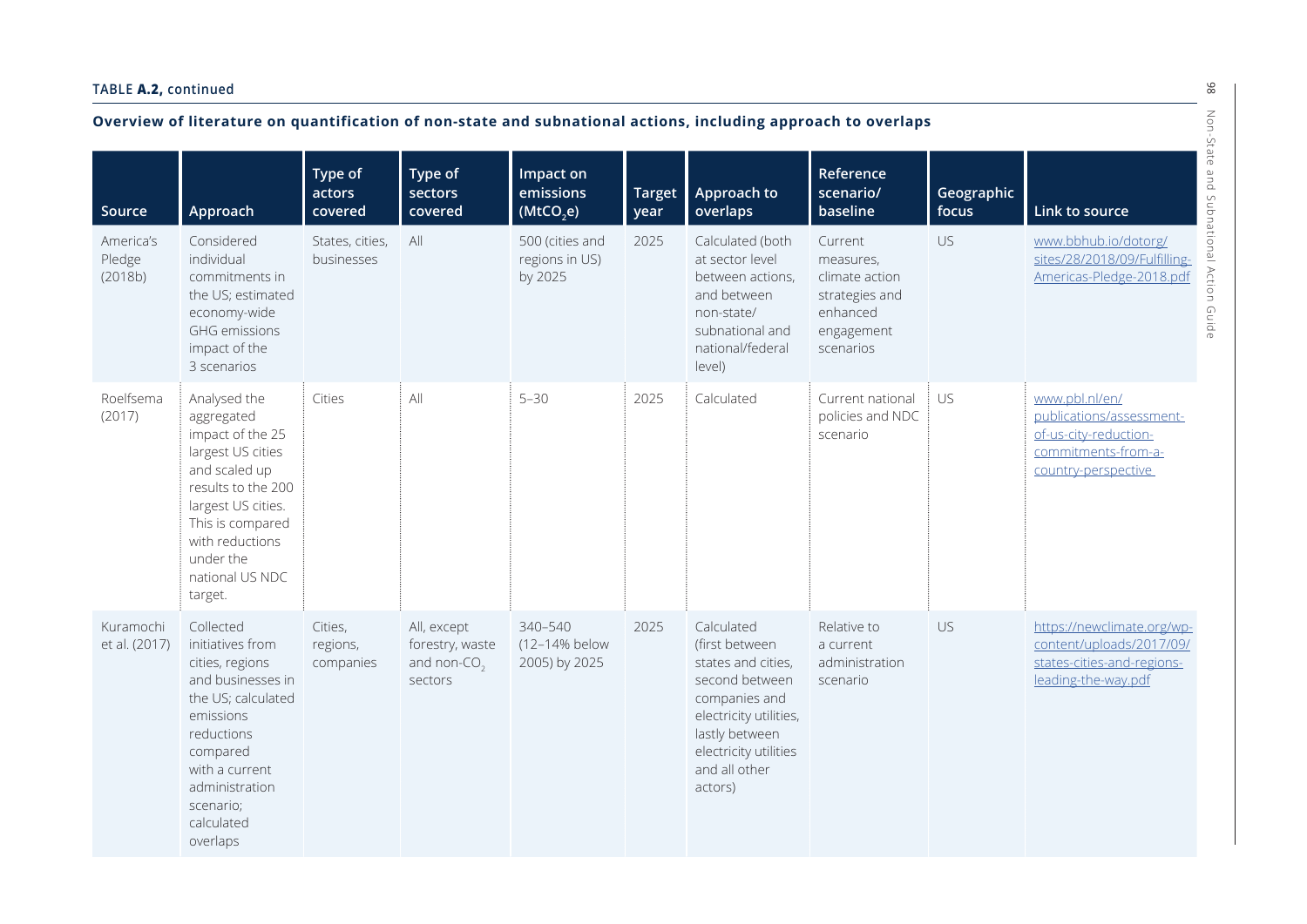| Source                | Approach                                                                                                                                                                                                                 | Type of<br>actors<br>covered                                        | Type of<br>sectors<br>covered                                                                                                    | Impact on<br>emissions<br>(MtCO,e) | <b>Target</b><br>year | Approach to<br>overlaps                                                                                                  | Reference<br>scenario/<br>baseline                                                          | Geographic<br>focus                                                                       | Link to source                                                                                                                                                            |
|-----------------------|--------------------------------------------------------------------------------------------------------------------------------------------------------------------------------------------------------------------------|---------------------------------------------------------------------|----------------------------------------------------------------------------------------------------------------------------------|------------------------------------|-----------------------|--------------------------------------------------------------------------------------------------------------------------|---------------------------------------------------------------------------------------------|-------------------------------------------------------------------------------------------|---------------------------------------------------------------------------------------------------------------------------------------------------------------------------|
| <b>UNEP</b><br>(2015) | Selected most<br>ambitious<br>initiatives and<br>calculated<br>emissions<br>reductions that<br>they will deliver;<br>considered<br>overlap between<br>initiatives and<br>with pledges<br>made by national<br>governments | Cities,<br>regions,<br>companies                                    | EE, efficient<br>cook stoves,<br>methane and<br>other SLCPs,<br>reduced<br>deforestation<br>and<br>afforestation,<br>agriculture | 2,500-3,300                        | 2020                  | Calculated<br>(between<br>different<br>initiatives, both<br>between sectors<br>and within<br>sectors)                    | Relative to a BAU<br>scenario that<br>takes account<br>of current<br>government<br>policies | World<br>(focusing<br>on major<br>initiatives)                                            | http://apps.unep.org/<br>redirect.php?file=/<br>publications/<br>pmtdocuments/-<br>Climate Commitments of<br>Subnational Actors and<br>Business-2015CCSA_2015.<br>pdf.pdf |
| Hsu et al.<br>(2015a) | Looked at<br>individual<br>commitments;<br>tailored<br>methodology<br>to calculate<br>emissions<br>reduction impact;<br>estimated<br>double counting;<br>compared with<br><b>BAU from IPCC</b>                           | Cities,<br>regions,<br>companies,<br>NGOs, IOs,<br>CSO <sub>S</sub> | EE, renewable<br>energy,<br>reduced<br>deforestation<br>and<br>afforestation                                                     | 2,540                              | 2020                  | Not calculated<br>(exclude ICIs<br>because of<br>concerns about<br>double counting;<br>otherwise case-<br>by-case basis) | Relative to BAU<br>from IPCC Fifth<br>Assessment<br>Report (2014)                           | World<br>(drawing on<br>commitments<br>made at the<br>New York<br>Climate<br>Summit 2014) | www.nature.com/nclimate/<br>journal/v5/n6/full/<br>nclimate2594.html                                                                                                      |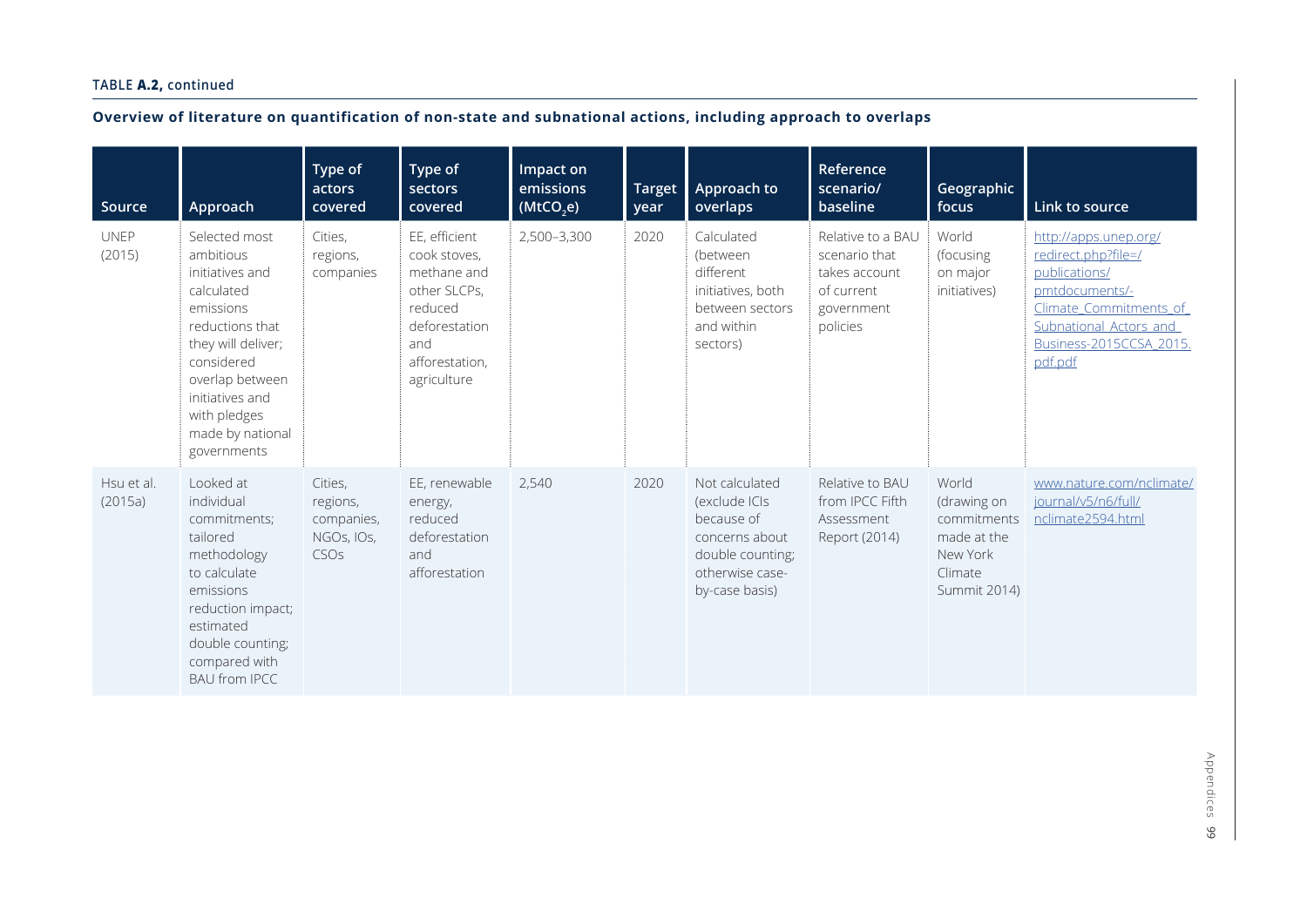| Overview of literature on quantification of non-state and subnational actions, including approach to overlaps |                                                                                                                                                                                                                                                             |                              |                                                                                             |                                    |                       |                                                                                                                                                   |                                                                                                                                                                                                                                                                                                                            |                                                             |                                                                                                                                                                                                           |  |
|---------------------------------------------------------------------------------------------------------------|-------------------------------------------------------------------------------------------------------------------------------------------------------------------------------------------------------------------------------------------------------------|------------------------------|---------------------------------------------------------------------------------------------|------------------------------------|-----------------------|---------------------------------------------------------------------------------------------------------------------------------------------------|----------------------------------------------------------------------------------------------------------------------------------------------------------------------------------------------------------------------------------------------------------------------------------------------------------------------------|-------------------------------------------------------------|-----------------------------------------------------------------------------------------------------------------------------------------------------------------------------------------------------------|--|
| Source                                                                                                        | Approach                                                                                                                                                                                                                                                    | Type of<br>actors<br>covered | Type of<br>sectors<br>covered                                                               | Impact on<br>emissions<br>(MtCO,e) | <b>Target</b><br>year | Approach to<br>overlaps                                                                                                                           | Reference<br>scenario/<br>baseline                                                                                                                                                                                                                                                                                         | Geographic<br>focus                                         | Link to source                                                                                                                                                                                            |  |
| CISL and<br>Ecofys<br>(2015)                                                                                  | Selected 5<br>ICIs; applied 3<br>scenarios to<br>analyse potential<br>impact; carried<br>out interviews<br>with stakeholders<br>from the<br>initiatives to<br>support analysis                                                                              | Companies                    | EE, fluorinated<br>gases                                                                    | No total                           | 2020                  | Not calculated<br>(because of case<br>study approach)                                                                                             | Tailored to<br>initiative                                                                                                                                                                                                                                                                                                  | World<br>(drawing<br>on Climate<br>Initiatives<br>Platform) | www.cisl.cam.ac.uk/<br>resources/low-carbon-<br>transformation-<br>publications/<br>better-partnerships-<br>understanding-and-<br>increasing-the-impact-of-<br>private-sector-cooperative-<br>initiatives |  |
| Roelfsema<br>et al. (2015)                                                                                    | Selected ICIs;<br>calculated<br>emissions<br>reductions<br>using a tailored<br>methodology for<br>each initiative;<br>compared<br>projected<br>emissions of the<br>initiatives with<br>the emissions<br>levels pledged<br>by parties under<br><b>UNFCCC</b> | Cities,<br>companies         | Transport,<br>methane and<br>other SLCPs,<br>fluorinated<br>gases, shipping<br>and aviation | 2,500 (2020);<br>5,500 (2030)      | 2020,<br>2030         | Calculated<br>(between<br>initiatives, which<br>is assumed<br>to occur with<br>initiatives aimed<br>at the same<br>sector in the<br>same country) | IMAGE 3.0<br>(PBL) baseline<br>scenario, based<br>on population<br>and GDP<br>assumptions<br>from the<br>SSP2 scenario<br>(completed by<br>the International<br>Institute for<br>Applied Systems<br>Analysis in 2015),<br>and harmonized<br>to the 2010<br>global emissions<br>level from the<br><b>UNEP Gap</b><br>Report | World<br>(international<br>initiatives)                     | www.pbl.nl/en/<br>publications/climate-<br>action-outside-the-unfccc                                                                                                                                      |  |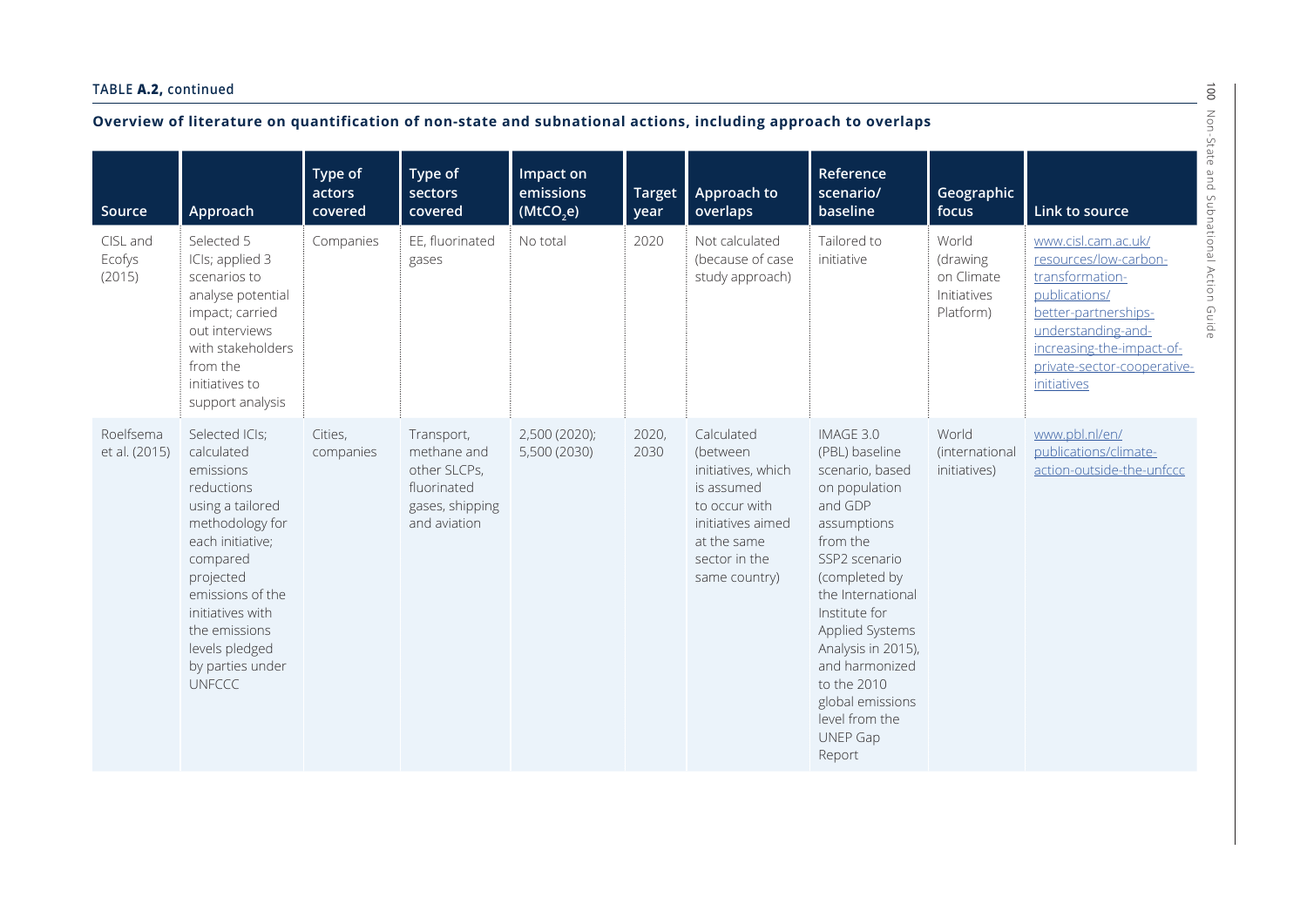| Source                                          | Approach                                                                                                                                                                                                                                                                                                                                                  | Type of<br>actors<br>covered     | Type of<br>sectors<br>covered                                                                                                                                                | Impact on<br>emissions<br>(MtCO,e) | <b>Target</b><br>year | Approach to<br>overlaps                                                                                                                                                                                                             | Reference<br>scenario/<br>baseline                                           | Geographic<br>focus                     | Link to source                                                                                                                             |
|-------------------------------------------------|-----------------------------------------------------------------------------------------------------------------------------------------------------------------------------------------------------------------------------------------------------------------------------------------------------------------------------------------------------------|----------------------------------|------------------------------------------------------------------------------------------------------------------------------------------------------------------------------|------------------------------------|-----------------------|-------------------------------------------------------------------------------------------------------------------------------------------------------------------------------------------------------------------------------------|------------------------------------------------------------------------------|-----------------------------------------|--------------------------------------------------------------------------------------------------------------------------------------------|
| Graichen<br>et al. (2016)                       | Screened 174<br>initiatives,<br>and selected<br>those suitable<br>for further<br>quantitative<br>and qualitative<br>analysis;<br>assessed<br>mitigation impact<br>of selected<br>initiatives and<br>broke down<br>impact on a<br>national level;<br>added impact<br>of initiatives<br>to estimate<br>emissions<br>reductions<br>beyond current<br>pledges | Cities,<br>regions,<br>companies | EE, efficient<br>cook stoves,<br>renewable<br>energy,<br>transport,<br>methane and<br>other SLCPs,<br>fluorinated<br>gases, reduced<br>deforestation<br>and<br>afforestation | 5,000-11,000                       | 2020,<br>2030         | Calculated<br>(overlaps with<br>other initiatives<br>in the same<br>sector, across<br>sectors, and any<br>specific policy or<br><b>INDC</b> elements<br>in the country<br>not considered in<br>the global INDC<br>scenarios before) | Reference<br>scenario based<br>on the full<br>implementation<br>of all INDCs | World<br>(international<br>initiatives) | www.umweltbundesamt.<br>de/sites/default/<br>files/medien/1968/<br>publikationen/2016-11-29<br>discussion paper clean<br>version_final.pdf |
| CDP and<br>We Mean<br><b>Business</b><br>(2016) | Based on<br>5 international<br>initiatives<br>(chosen on a set<br>of predefined<br>criteria),<br>estimated<br>impact of each;<br>calculated<br>overlaps                                                                                                                                                                                                   | Companies                        | All sectors<br>covered by the<br>5 initiatives                                                                                                                               | 3,200-4,200                        | 2030                  | Calculated<br>(overlap across<br>the 5 initiatives)                                                                                                                                                                                 | <b>IPCC Fifth</b><br>Assessment<br>Report (2014)                             | World (global<br>initiatives)           | https://newclimateinstitute.<br>files.wordpress.<br>com/2016/06/business-<br>end-of-climate-change.pdf                                     |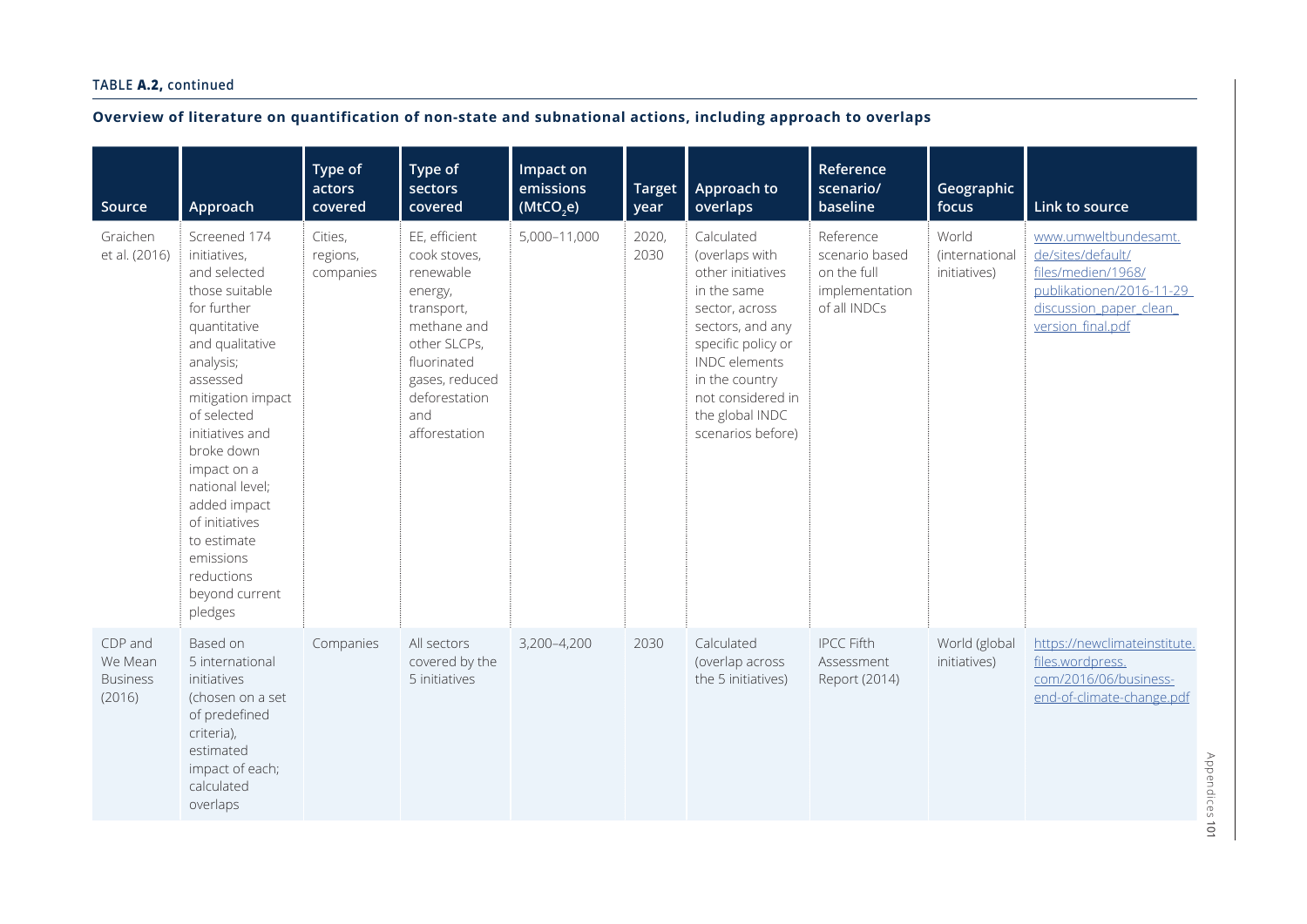| Overview of literature on quantification of non-state and subnational actions, including approach to overlaps<br>-State |                                                                                                                                                                                                                                                                                                            |                              |                                                |                                                                        |                       |                         |                                                                                                                                                                                                                                                  |                                                    |                                                                                                                              |  |  |
|-------------------------------------------------------------------------------------------------------------------------|------------------------------------------------------------------------------------------------------------------------------------------------------------------------------------------------------------------------------------------------------------------------------------------------------------|------------------------------|------------------------------------------------|------------------------------------------------------------------------|-----------------------|-------------------------|--------------------------------------------------------------------------------------------------------------------------------------------------------------------------------------------------------------------------------------------------|----------------------------------------------------|------------------------------------------------------------------------------------------------------------------------------|--|--|
| Source                                                                                                                  | Approach                                                                                                                                                                                                                                                                                                   | Type of<br>actors<br>covered | Type of<br>sectors<br>covered                  | Impact on<br>emissions<br>(MtCO,e)                                     | <b>Target</b><br>year | Approach to<br>overlaps | Reference<br>scenario/<br>baseline                                                                                                                                                                                                               | Geographic<br>focus                                | Link to source                                                                                                               |  |  |
| Arup and<br>C40 Cities<br>(2014)                                                                                        | Looked at 228<br>cities; established<br>rules for<br>standardizing<br>reporting of<br>GHG reductions;<br>collected GHG<br>emissions<br>target and<br>inventory data,<br>where available;<br>combined the<br>results for all<br>cities to provide<br>an estimate<br>of total city<br>committed<br>reduction | Cities                       | Overall<br>emissions                           | 454 (2020);<br>402 (2030)                                              | 2020,<br>2030         | Not calculated          | Relative to BAU<br>(align emissions<br>with population<br>growth, assume<br>emissions per<br>capita remain<br>constant after<br>the study<br>baseline<br>year, allocate<br>emissions<br>equally per<br>person as the<br>population<br>increases) | World (from<br>the set of<br>predefined<br>cities) | www.c40.org/researches/<br>global-aggregation-of-city-<br>climate-commitments-<br>methodology                                |  |  |
| Compact<br>of Mayors<br>(2015)                                                                                          | Based on self-<br>reported data<br>by 360 Compact<br>of Mayors cities,<br>calculated<br>the difference<br>between BAU<br>scenario and<br>target scenario in<br>a given year                                                                                                                                | Cities                       | Overall<br>emissions<br>reductions per<br>year | 500 per year<br>(2020); 740 per<br>year (2030); 950<br>per year (2050) | 2020,<br>2030         | Not calculated          | Relative to<br>INDCs published<br>in advance of<br>COP21                                                                                                                                                                                         | World<br>(member of<br>Compact of<br>Mayors)       | https://data.bloomberglp.<br>com/mayors/<br>sites/14/2016/01/BR<br>AggregationReport Final<br>SinglePages-FINAL-2016.<br>pdf |  |  |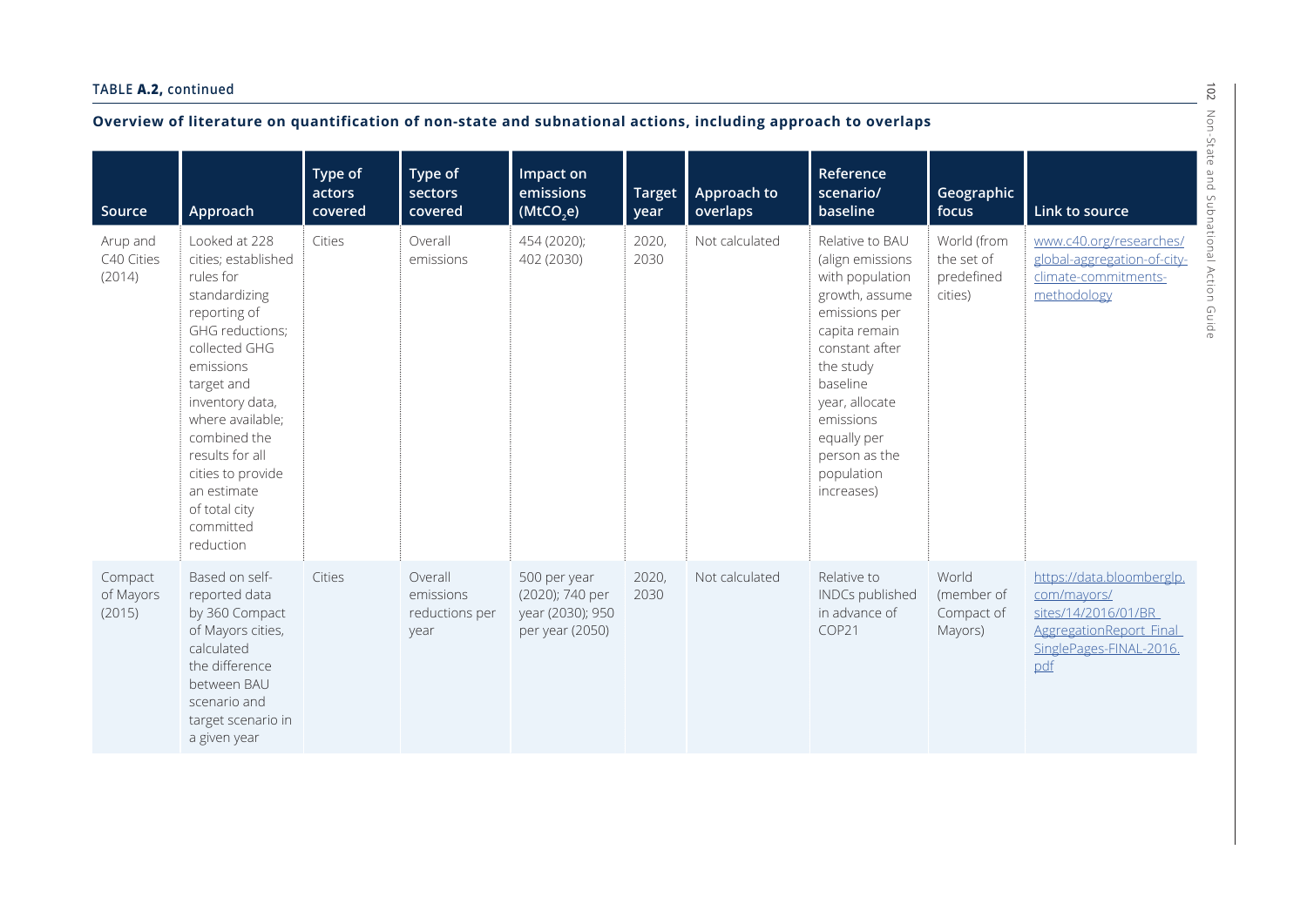| Source                         | Approach                                                                                                                                                                                                                                                                                                                                                                                                                                                                              | Type of<br>actors<br>covered | Type of<br>sectors<br>covered | Impact on<br>emissions<br>(MtCO,e) | <b>Target</b><br>year | Approach to<br>overlaps | Reference<br>scenario/<br>baseline                                                                                                                                                                                                                                                                    | Geographic<br>focus                                       | Link to source                                                                                                                     |
|--------------------------------|---------------------------------------------------------------------------------------------------------------------------------------------------------------------------------------------------------------------------------------------------------------------------------------------------------------------------------------------------------------------------------------------------------------------------------------------------------------------------------------|------------------------------|-------------------------------|------------------------------------|-----------------------|-------------------------|-------------------------------------------------------------------------------------------------------------------------------------------------------------------------------------------------------------------------------------------------------------------------------------------------------|-----------------------------------------------------------|------------------------------------------------------------------------------------------------------------------------------------|
| The Climate<br>Group<br>(2015) | Based on self-<br>reported data<br>by 44 regions<br>to the Compact<br>of States<br>and Regions,<br>projected<br>"target" GHG<br>emissions based<br>on GHG targets<br>reported up to<br>2050; included<br>actual GHG<br>emissions and<br>interim targets,<br>where available;<br>calculated the<br>cumulative<br>difference<br>between BAU<br>emissions<br>and "target"<br>emissions for<br>each reporting<br>government from<br>2010 to the date<br>indicated (i.e.<br>2020 and 2030) | Regions                      | Overall<br>emissions          | 1,200                              | 2030                  | Not calculated          | Relative to BAU<br>- based on per<br>capita GHG<br>emissions (2010)<br>and official<br>population<br>projections<br>to 2050. For<br>years where<br>population<br>projections were<br>not available,<br>population was<br>estimated using<br>a compound<br>annual growth<br>for the related<br>period. | World (joined<br>the Compact<br>of States and<br>Regions) | www.theclimategroup.org/<br>sites/default/files/archive/<br>files/Compact-of-States-<br>and-Regions-Disclosure-<br>Report-2015.pdf |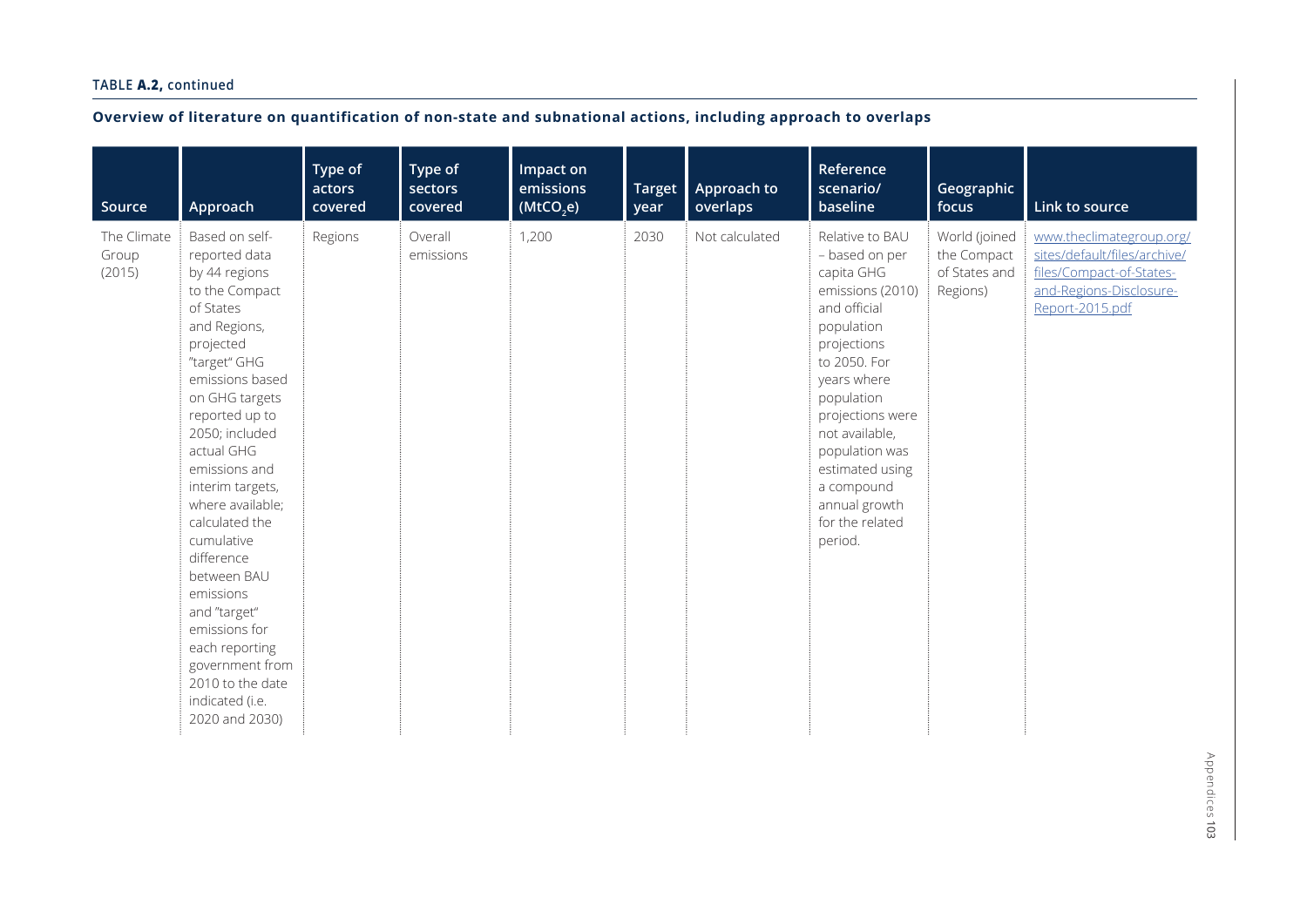| Source                                 | Approach                                                                                           | Type of<br>actors<br>covered | Type of<br>sectors<br>covered | Impact on<br>emissions<br>(MtCO,e)         | <b>Target</b><br>year  | Approach to<br>overlaps                                                                                                                                                                                                                                                                        | Reference<br>scenario/<br>baseline                                                                                                                                                                                                                                                                                                                                                                                                                 | Geographic<br>focus                                       | Link to source                                                                               |
|----------------------------------------|----------------------------------------------------------------------------------------------------|------------------------------|-------------------------------|--------------------------------------------|------------------------|------------------------------------------------------------------------------------------------------------------------------------------------------------------------------------------------------------------------------------------------------------------------------------------------|----------------------------------------------------------------------------------------------------------------------------------------------------------------------------------------------------------------------------------------------------------------------------------------------------------------------------------------------------------------------------------------------------------------------------------------------------|-----------------------------------------------------------|----------------------------------------------------------------------------------------------|
| The Climate<br>Group and<br>CDP (2016) | Based on self-<br>reported data<br>from 62 states,<br>provinces and<br>regions around<br>the world | Regions                      | Overall<br>emissions          | 210 (2020);<br>760 (2030);<br>2,510 (2050) | 2020,<br>2030,<br>2050 | Calculated<br>using data and<br>analysis from<br>the IEA Energy<br>Technology<br>Perspectives<br>2014 (ETP 2014)<br>report. The ETP<br>2014's 4 Degrees<br>Scenario (4DS)<br>reflects pre-2012<br>intentions by<br>countries to cut<br><b>GHG</b> emissions<br>and boost energy<br>efficiency. | Cumulative<br>savings are<br>estimated by<br>adopting a<br>common base<br>year (2010) and<br>projecting the<br><b>GHG</b> emissions<br>savings that<br>could be<br>achieved by<br>the disclosing<br>governments<br>(Compact Target<br>Scenario) against<br>2 reference<br>scenarios.<br>Scenarios are<br>calculated<br>using data and<br>analysis from the<br>ETP 2014 report<br>that refers to<br>the 4DS and<br>the 6 Degrees<br>Scenario (6DS). | World (joined<br>the Compact<br>of States and<br>Regions) | www.theclimategroup.<br>org/sites/default/files/<br>downloads/compact<br>report_2016stet.pdf |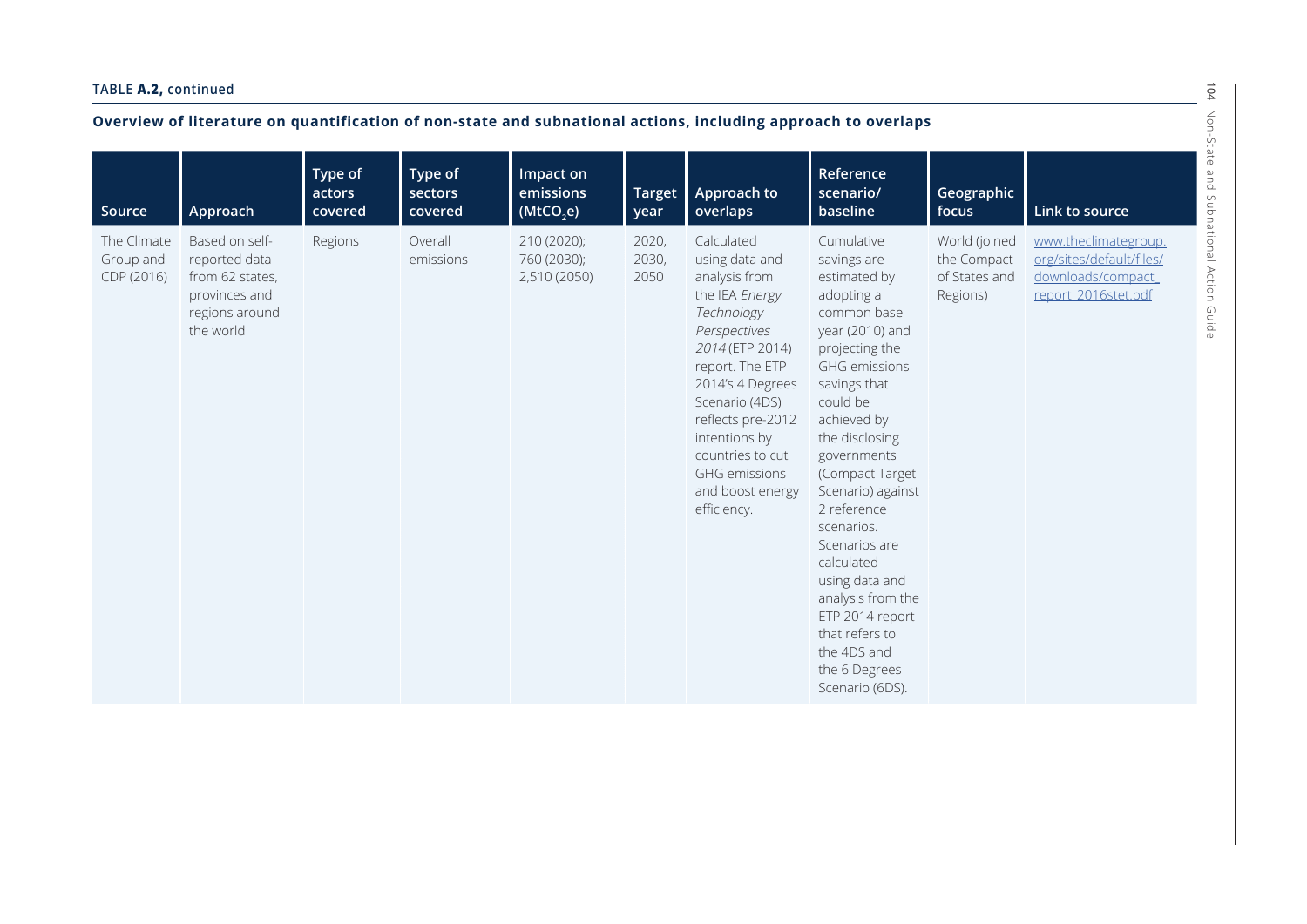| Source                                          | Approach                                                                                                                                                                                             | Type of<br>actors<br>covered | Type of<br>sectors<br>covered                                                                                                     | Impact on<br>emissions<br>(MtCO,e) | <b>Target</b><br>year | Approach to<br>overlaps                           | Reference<br>scenario/<br>baseline                                                                                                                                                                        | Geographic<br>focus                                                             | Link to source                                                                                                           |
|-------------------------------------------------|------------------------------------------------------------------------------------------------------------------------------------------------------------------------------------------------------|------------------------------|-----------------------------------------------------------------------------------------------------------------------------------|------------------------------------|-----------------------|---------------------------------------------------|-----------------------------------------------------------------------------------------------------------------------------------------------------------------------------------------------------------|---------------------------------------------------------------------------------|--------------------------------------------------------------------------------------------------------------------------|
| Annual<br>Disclosure<br>$-2017$<br>update       | Based on self-<br>reported data<br>from 101 states,<br>provinces and<br>regions around<br>the world                                                                                                  | Regions                      | Overall<br>emissions                                                                                                              | 2,190                              | 2050                  | Calculated<br>(between<br>neighbouring<br>states) | Calculated -<br>compared with<br>the IEA's 2017<br>Reference<br>Technology<br>Scenario<br>(RTS). The<br>RTS considers<br>current<br>commitments<br>by countries to<br>limit emissions,<br>including NDCs. | World                                                                           | www.theclimategroup.<br>org/sites/default/files/<br>disclosure update 2017<br>digital.pdf                                |
| Hsu et al.<br>(2015b)                           | Using 9 city<br>and regional<br>climate action<br>case studies,<br>estimated impact<br>for each and<br>compared with<br>BAU model of the<br>country where<br>the specific city/<br>region is located | Cities,<br>regions           | Carbon tax,<br>industry,<br>transport,<br>forestry and<br>land use,<br>EE, waste,<br>renewable<br>energy,<br>emissions<br>trading | 1,090                              | 2020                  | Calculated (none)                                 | Relative to<br><b>BAU</b> emissions<br>pathway<br>(assuming linear<br>pathway) of the<br>relevant country                                                                                                 | Canada,<br>Brazil, US,<br>South Africa,<br>Germany,<br>China, India,<br>Algeria | www.stanleyfoundation.<br>org/publications/report/<br>WhitePaperScalingUp12-<br>2015.pdf                                 |
| CDP and<br>We Mean<br><b>Business</b><br>(2016) | Same as above,<br>but calculating<br>what would<br>happen if every<br>relevant business<br>that could join in<br>these initiatives<br>actually did so                                                | <b>Businesses</b>            | Economy-wide,<br>systemic                                                                                                         | 10,000                             | 2030                  | Not calculated                                    | <b>IPCC Fifth</b><br>Assessment<br>Report (2014)                                                                                                                                                          | World (global<br>initiatives)                                                   | https://newclimateinstitute.<br>files.wordpress.<br>com/2016/06/business-<br>end-of-climate-change.pdf<br>Appendices 105 |